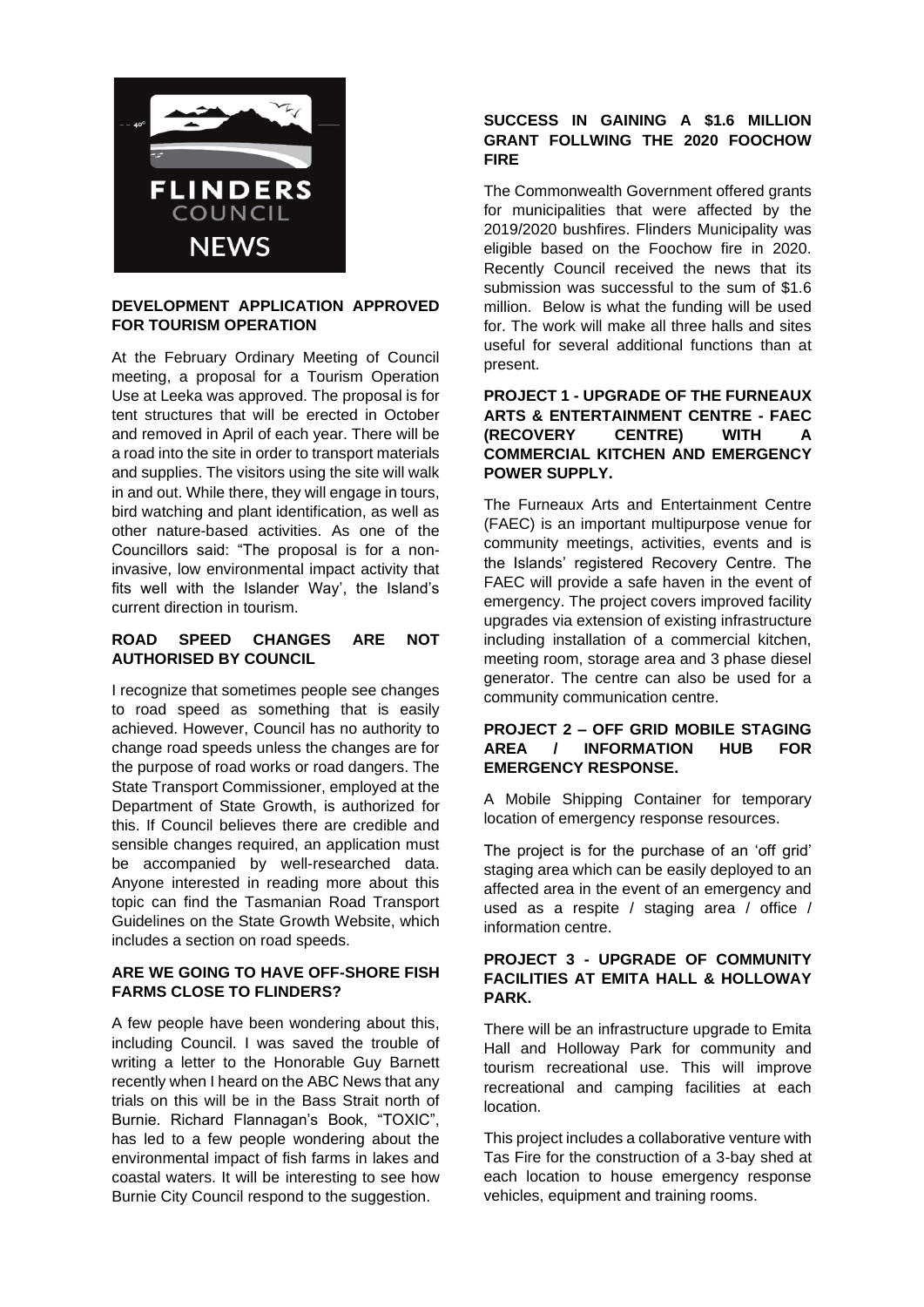#### **FURNEAUX SHIPPING COMMITTEE**

The first meeting of 2022 was held last week.

Tim Smith, from Batchelor Civil Contracting,

addressed the meeting, regarding the upgrade of the Lady Barron Port facilities and the many stages of the project. An onsite visit to the Port is planned for late March, so that committee members may gain a better understanding of the complexities involved in keeping the wharf accessible and operational, while the upgrade work is being undertaken.

A small number of Committee members are now working together to improve animal welfare issues that may arise at the Port of Lady Barron from time to time. I am so appreciative of those who volunteered to be a part of this subcommittee.

# **STAY SAFE EVERYONE!**

The pandemic is not over yet, but the Flinders Community seems to be faring well.

Thanks to our people who:

- Have taken the time to vaccinate;
- Have maintained the hygiene and safe distancing protocols, and

• Continue to wear masks in indoor spaces.

**Please maintain this safe behaviour.** 

#### **ANNIE REVIE, MAYOR**

**EMAIL: [annie.revie@flinders.tas.gov.au](mailto:annie.revie@flinders.tas.gov.au) TEL: 0477 557 338**



# **Casual Register**

Did you know that Council maintains a Casual Employment Register?

**\_\_\_\_\_\_\_\_\_\_\_\_\_\_\_\_\_\_\_\_\_\_\_\_\_\_\_\_\_\_\_\_\_\_\_\_\_\_**

We are currently accepting Expressions of Interest for casual administration positions with flexible hours at Flinders Council. Those with computer literacy and administrative skills are encouraged to submit a resume and cover letter to [jade.boyes@flinders.tas.gov.au](mailto:jade.boyes@flinders.tas.gov.au)

Flinders Council is an equal opportunity employer.

#### **WATER RESTRICTIONS**

### **Stage two water restrictions are now in place for Whitemark.**

This is to ensure the community has a continuous water supply over the warmer months due to the Henderson Dam upgrade.

**For information on water restrictions and what it means to you visit: [www.taswater.com.au/news/restrictions](http://www.taswater.com.au/news/restrictions)**

# **Whitemark Tip – Opening Hours**

**\_\_\_\_\_\_\_\_\_\_\_\_\_\_\_\_\_\_\_\_\_\_\_\_\_\_\_\_\_\_\_\_\_**

- **Monday 1.30pm - 4.30pm**
- **Tuesday 7am -10am**
- **Friday 1.30pm - 4.30pm**
- **Wednesday 8.30am - 11.30am**
- **Thursday 7am -10am**
- **Saturday CLOSED**
- **Sunday 1.30pm - 4.30pm**

# **CLOSED PUBLIC HOLIDAYS \_\_\_\_\_\_\_\_\_\_\_\_\_\_\_\_\_\_\_\_\_\_\_\_\_\_\_\_\_\_\_**

#### **PAYMENT OF RATES**

**2nd Instalment due Monday 28th February 2022**

**Rate payment options are listed on the back of your Rates Notice and can be paid:**

- by Credit Card Online at Councils Website www.flinders.tas.gov.au/makea-payment
- or by phoning our Customer Service Centre on 6359 5001
- by Cheque or Money order mailed to GPO Box 40, Whitemark, TAS 7255

**Following Councils COVID Safety Plan, if you need information or to make a payment in person, please ring the front office on 6359 5001 to arrange a time to visit.**

**\_\_\_\_\_\_\_\_\_\_\_\_\_\_\_\_\_\_\_\_\_\_\_\_\_\_\_\_\_\_\_**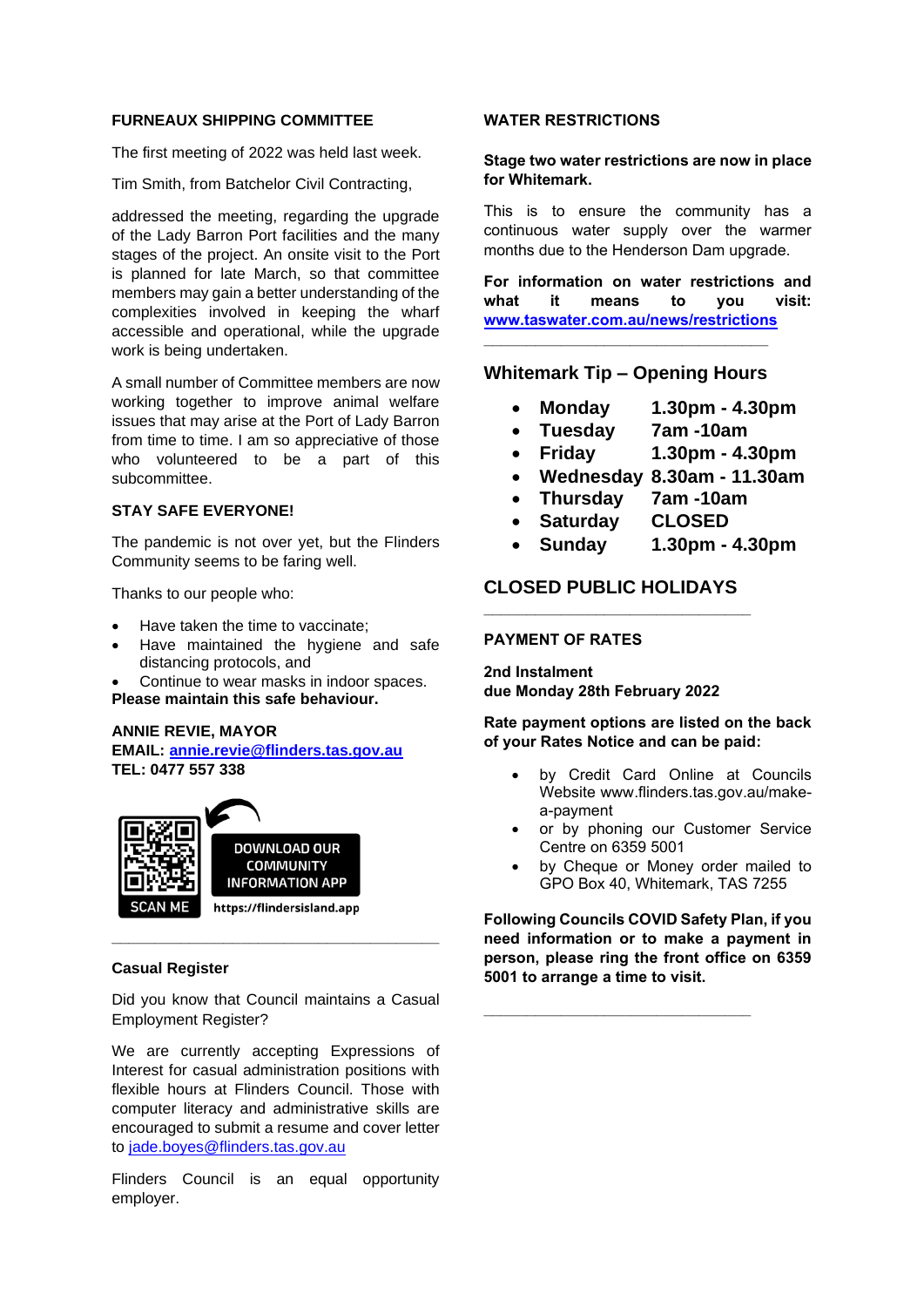#### **WORKS UPDATE**

After receiving so many complimentary comments on my first Island News update, I thought now would be a good time to write a second item and provide residents with a brief update on the past few months and the future.

Recycling on the island and the Whitemark landfill has been absorbing a lot of staff time over the last few months. The initial design for the planned transfer station was completed about a year ago. In my previous item I stated that construction of the new recycling building at the Whitemark landfill would begin shortly. However, there has been several ongoing changes in legislation and recycling opportunities. Rather than just build what was designed, it was seen as more sensible to pause the project and revisit the design to see how the building could be improved or altered considering the changes and to create the maximum flexibility for the future. For instance, with the introduction of the 'Container Refund Deposit' scheme, it was important to consider changes to how the transfer station would now operate as the initial design did not include the sorting and storing of different types of drink containers.

Alongside this, Council has also been able to submit a grant application for additional equipment to support our recycling effort. This equipment includes a moving-floor for recycled material sorting. Therefore, the design of the building now must consider the possibility of installing this equipment and how it would affect the layout.

Additional equipment also means the building may need to be extended in the future, therefore the building needs to be designed to allow for any extensions in the future.

It is too late to do this after the building has been constructed.

Now that these design issues have been sorted, the final building approval has been submitted and work can begin. The initial site work will involve the laying of the cell leachate pipework and this should begin within the next fortnight. This work will be followed by the bulk earthworks for the transfer station building and then construction of the building itself, subject to the weather and contractor availability.

Much has been said recently about maintenance in general and road maintenance specifically. The fact is that Council only has a limited amount of money available to maintain all of its assets. This is not just limited to roads, it also includes all the other infrastructure such as; maintaining Emita and Lady Barron halls; the public toilets in Lady Barron, Whitemark and Killiecrankie; the BBQ's in Lady Barron, Whitemark and Killiecrankie; the FAEC; the three boat ramps; mowing the Whitemark foreshore and all the other parks and showgrounds; maintaining all the footpaths; maintaining all the road and other signage, street lighting, and the list goes on.

As I said in my first news item; my first overriding principle when addressing maintenance is to intervene as early as possible so that there is only a small amount of work to be done rather than waiting until it is broken. Run-to-failure has never been a successful way to operate.

So, for instance, is it right to continuously grade a well trafficked road at the expense of all other roads? What about another, less used road where there is no gravel left and the road is slippery, dangerous, and progressively getting worse.

Again, as I said before, my second overriding principle is to plan long-term. This means looking at an issue and deciding what is the best long-term solution that is available, rather than continuing with a line of stopgap solutions.

Therefore, it is a balance between short-term stopgap repairs and longer-term permanent repairs.

As residents who have travelled to the north of the island would be aware, the project to stabilise and bitumen seal Palana Rd from Fairhaven Rd to Five Mile Jim Rd is well underway and on schedule to be completed by the end of March.

As well as this project, Council has been successful in obtaining a grant to upgrade all the guideposts on Palana Rd from Fairhaven Rd all the way to the end of Palana village. This work should begin shortly and be completed by mid-April.

Council undertook several rip-and-reform projects on Melrose Rd between Wingaroo Rd and Lucks Rd, and Palana Rd northwards from the Killiecrankie transfer station. Even though it was predicted to be a wetter than average summer, this didn't eventuate and unfortunately the road pavement has become too dry to continue with this type of work. However, once the rain returns and there is more moisture in the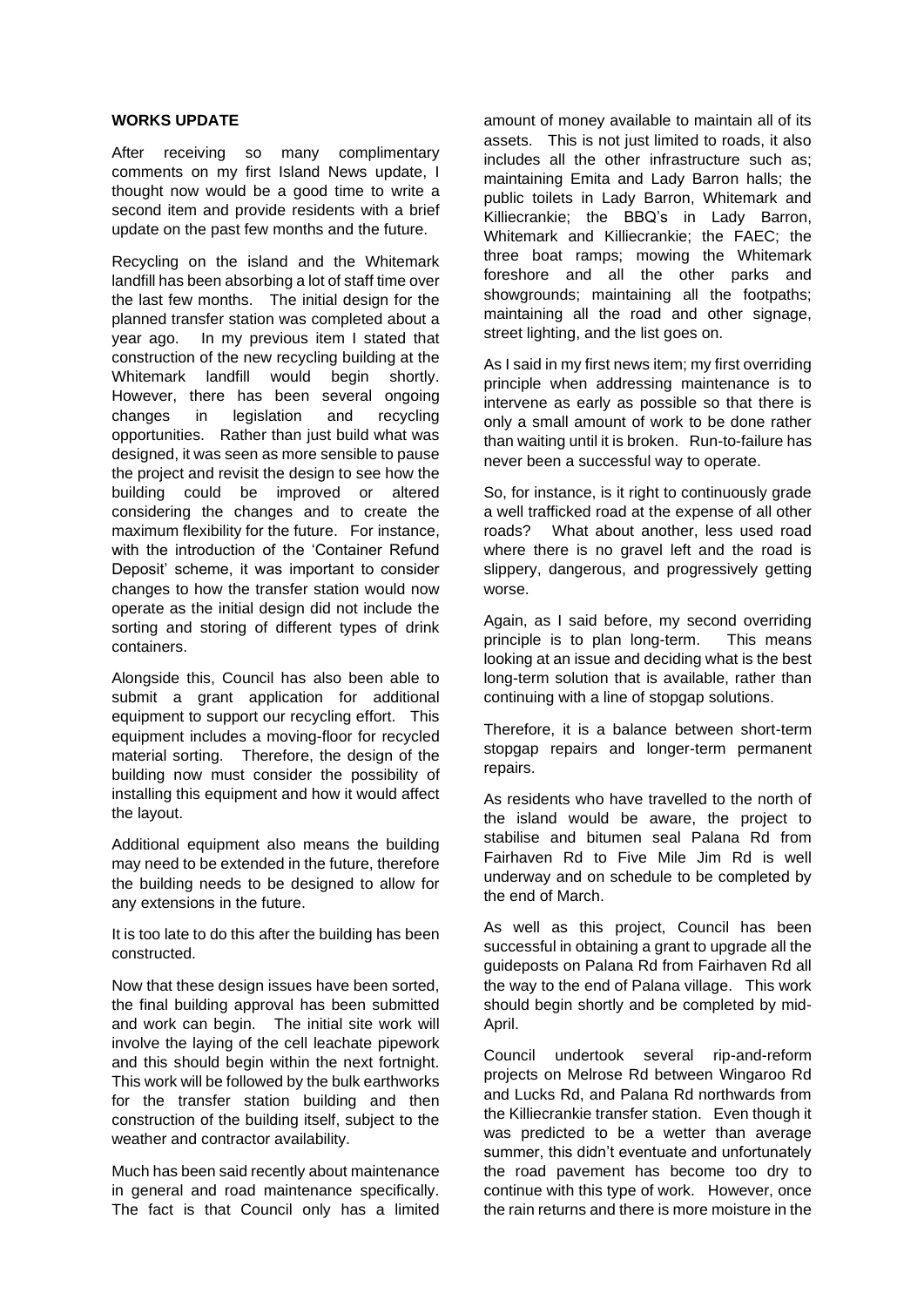road pavement, then it is planned to recommence and do further sections of gravel road.

One of the highest priorities on my long-term plan remains to implement a roadside table drain cleaning programme. This will help prevent the rutting on gravel roads from occurring in the first place and therefore reduce the number of times the road needs grading. The long-term goal is to have a stormwater roadside table drain network that operates properly, so reducing to a minimum the amount of stormwater flowing across the road.

Another of my priorities is to implement scheduled, regular, and ongoing inspection and maintenance regimes and I will have more to say about this in future Island News updates.

As always, I am happy to speak to residents and will continue to listen to their comments and take these into account in future planning.

Chris Wilson **Manager Infrastructure and Airport**

**\_\_\_\_\_\_\_\_\_\_\_\_\_\_\_\_\_\_\_\_\_\_\_\_\_\_\_\_\_\_\_**

# **ISLANDER WAY UPDATE**

First, a quick follow-up regarding the Community Survey. We have now received more than 140 responses, which include some wonderful insights into Island life and the community's varied opinions related to tourism. Postcards are also still being returned, with approximately 80 received.

Given the number and quality of the Community Survey responses, we have extended the closing date until Monday, 28th February. To complete the survey, go to www.islanderway.co It should only take about 10-15 minutes and we would love to hear from you!

We are giving some thought to a series of podcasts, and will delve into this idea further when we return to the Island. We've enjoyed so many interesting conversations since we commenced the Islander Way and we'd like to explore the possibility of capturing these stories. Podcasts can be an effective and engaging way of conveying the essence of a place, and can help build respect and understanding between host communities and visitors. If you'd like to learn a little more, this New Zealand site provides some good examples www.goodawaits.podbean.com

We are also in the process of writing the 'Expressions of Interest' guidelines for projects suitable for the business accelerator program. We already know that the Island is full of people with clever, innovative ideas, so look out for a call to action soon! Hopefully the program will commence late April or early May.

Assuming there are no further COVID-related interruptions, we are really looking forward to our Island return on 21st March!

In the meantime, please don't hesitate to contact us.

Contact details:

| Dianne Dredge<br>0410 604 921 | contact@islanderway.co |
|-------------------------------|------------------------|
| Sarah Lebski<br>0418 134 114  | Sarah.Lebski@gmail.com |

#### **Parking arrangements at the Airport**

**\_\_\_\_\_\_\_\_\_\_\_\_\_\_\_\_\_\_\_\_\_\_\_\_\_\_\_\_\_\_\_**

The new pedestrian crossing is working well as is the pickup and drop 2 hour maximum parking time in the front rows.

Car park users are reminded NOT to park on the pedestrian crossing as this area must be kept clear at all times.

Residents and visitors to the airport are reminded to observe all road rules and signage.

**Due to parking limitation within the Airport grounds, we request all owners of vehicles currently parked at the airport on a long-term basis to contact Airport Operations on 0429 813 929 to discuss ongoing storage arrangements.**

No unauthorised vehicle or persons are permitted past the RFDS hanger located opposite the Operations Office.

Chris Wilson **Manager Infrastructure and Airport**